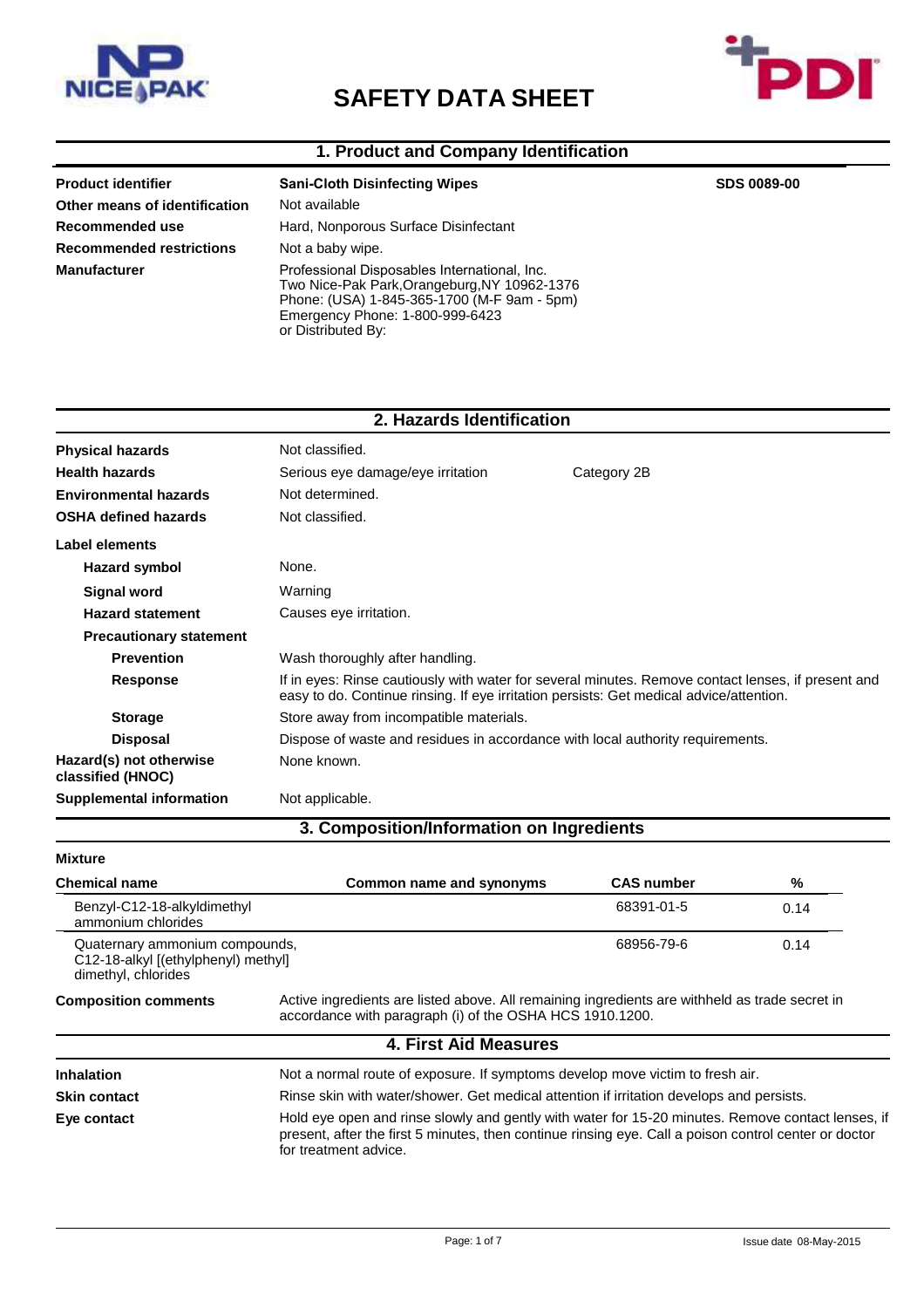| <b>Ingestion</b>                                                             | Not a normal route of exposure. Call poison control center or doctor for treatment advice.                                                                                                                                                                                           |
|------------------------------------------------------------------------------|--------------------------------------------------------------------------------------------------------------------------------------------------------------------------------------------------------------------------------------------------------------------------------------|
| <b>Most important</b><br>symptoms/effects, acute and<br>delayed              | Direct contact with eyes may cause moderate eye irritation.                                                                                                                                                                                                                          |
| Indication of immediate<br>medical attention and special<br>treatment needed | Treat symptomatically.                                                                                                                                                                                                                                                               |
| <b>General information</b>                                                   | Call a Poison Control Center or doctor for treatment advice. Ensure that medical personnel are<br>aware of the material(s) involved, and take precautions to protect themselves. Take container,<br>label, product name or DIN / EPA Number with you when seeking medical attention. |

|                                                                                  | 5. Fire Fighting Measures                                                                                                                                               |
|----------------------------------------------------------------------------------|-------------------------------------------------------------------------------------------------------------------------------------------------------------------------|
| Suitable extinguishing media                                                     | Treat for surrounding material.                                                                                                                                         |
| Unsuitable extinguishing<br>media                                                | None known.                                                                                                                                                             |
| Specific hazards arising from<br>the chemical                                    | During fire, gases hazardous to health may be formed.                                                                                                                   |
| Special protective equipment<br>and precautions for firefighters                 | Self-contained breathing apparatus and full protective clothing must be worn in case of fire.                                                                           |
| <b>Fire-fighting</b><br>equipment/instructions                                   | In the event of fire, cool product with water spray.                                                                                                                    |
| <b>Specific methods</b>                                                          | Cool product exposed to flames with water until well after the fire is out.                                                                                             |
| <b>General fire hazards</b>                                                      | No unusual fire or explosion hazards noted.                                                                                                                             |
| <b>Hazardous combustion</b><br>products                                          | Not available                                                                                                                                                           |
| <b>Explosion data</b>                                                            |                                                                                                                                                                         |
| Sensitivity to mechanical<br>impact                                              | Not available.                                                                                                                                                          |
| Sensitivity to static<br>discharge                                               | Not available.                                                                                                                                                          |
|                                                                                  | <b>6. Accidental Release Measures</b>                                                                                                                                   |
| <b>Personal precautions,</b><br>protective equipment and<br>emergency procedures | Avoid excessive skin contact. For personal protection, see section 8 of the SDS.                                                                                        |
| <b>Methods and materials for</b><br>containment and cleaning up                  | Stop the flow of material, if this is without risk. For waste disposal, see section 13 of the SDS.                                                                      |
| <b>Environmental precautions</b>                                                 | Do not discharge into lakes, streams, ponds or public waters.                                                                                                           |
|                                                                                  | 7. Handling and Storage                                                                                                                                                 |
| <b>Precautions for safe handling</b>                                             | Use according to package label instructions.<br>Practice good housekeeping.<br>This is not a baby wipe.<br>Avoid contact with eyes.<br>Do not reuse wipe / towelette.   |
| Conditions for safe storage,<br>including any incompatibilities                  | Store away from heat. Store in original tightly closed container. Store away from incompatible<br>materials (see Section 10 of the SDS). Keep out of reach of children. |
|                                                                                  | 8. Exposure Controls/Personal Protection                                                                                                                                |
| <b>Occupational exposure limits</b>                                              | No exposure limits noted for ingredient(s).                                                                                                                             |
| <b>Biological limit values</b>                                                   | No biological exposure limits noted for the ingredient(s).                                                                                                              |
| <b>Exposure guidelines</b>                                                       | This material does not have established exposure limits.                                                                                                                |
| Appropriate engineering<br>controls                                              | General ventilation normally adequate.                                                                                                                                  |
|                                                                                  | Individual protection measures, such as personal protective equipment                                                                                                   |
| <b>Eye/face protection</b>                                                       | Not required under normal use conditions.                                                                                                                               |
| <b>Skin protection</b>                                                           |                                                                                                                                                                         |
| <b>Hand protection</b>                                                           | Not required under normal use conditions.                                                                                                                               |
| <b>Other</b>                                                                     | Not normally required.                                                                                                                                                  |
| <b>Respiratory protection</b>                                                    | Not normally required under normal use conditions. Where exposure guideline levels may be<br>exceeded, use an approved NIOSH respirator.                                |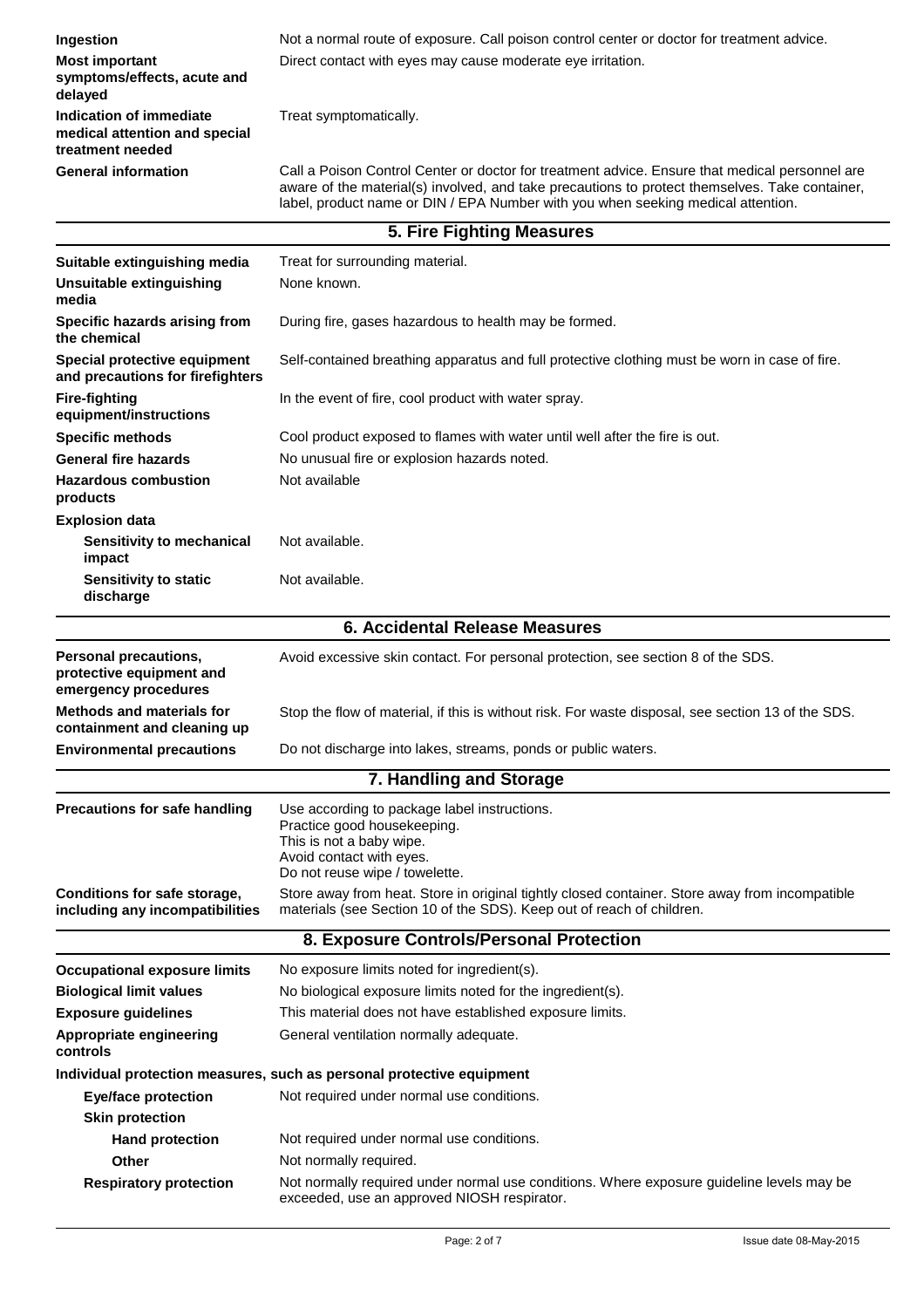#### **9. Physical and Chemical Properties**

| Appearance                                        | Liquid saturated on wipe                                                                                                                                                              |  |
|---------------------------------------------------|---------------------------------------------------------------------------------------------------------------------------------------------------------------------------------------|--|
| <b>Physical state</b>                             | Solid.                                                                                                                                                                                |  |
| <b>Form</b>                                       | Pre-moistened towelette.                                                                                                                                                              |  |
| Color                                             | White                                                                                                                                                                                 |  |
| Odor                                              | Slight solvent                                                                                                                                                                        |  |
| <b>Odor threshold</b>                             | Not available.                                                                                                                                                                        |  |
| pH                                                | 7.0 (liquid)                                                                                                                                                                          |  |
| Melting point/freezing point                      | Not available.                                                                                                                                                                        |  |
| Initial boiling point and boiling<br>range        | Not available.                                                                                                                                                                        |  |
| Pour point                                        | Not available.                                                                                                                                                                        |  |
| <b>Specific gravity</b>                           | 1.02                                                                                                                                                                                  |  |
| <b>Partition coefficient</b><br>(n-octanol/water) | Not available.                                                                                                                                                                        |  |
| <b>Flash point</b>                                | > 203.0 °F (> 95.0 °C) (liquid)                                                                                                                                                       |  |
| <b>Evaporation rate</b>                           | Not available.                                                                                                                                                                        |  |
| <b>Flammability (solid, gas)</b>                  | Not applicable.                                                                                                                                                                       |  |
| Upper/lower flammability or explosive limits      |                                                                                                                                                                                       |  |
| <b>Flammability limit - lower</b><br>$(\%)$       | Not available.                                                                                                                                                                        |  |
| <b>Flammability limit - upper</b><br>$(\%)$       | Not available.                                                                                                                                                                        |  |
| Explosive limit - lower (%)                       | Not available.                                                                                                                                                                        |  |
| Explosive limit - upper (%)                       | Not available.                                                                                                                                                                        |  |
| Vapor pressure                                    | Not available.                                                                                                                                                                        |  |
| Vapor density                                     | Not available.                                                                                                                                                                        |  |
| <b>Relative density</b>                           | Not available.                                                                                                                                                                        |  |
| Solubility(ies)                                   | Not available.                                                                                                                                                                        |  |
| <b>Auto-ignition temperature</b>                  | Not available.                                                                                                                                                                        |  |
| <b>Decomposition temperature</b>                  | Not available.                                                                                                                                                                        |  |
| <b>Viscosity</b>                                  | Not available.                                                                                                                                                                        |  |
| 10. Stability and Reactivity                      |                                                                                                                                                                                       |  |
| <b>Reactivity</b>                                 | This product may react with strong oxidizing agents.                                                                                                                                  |  |
| <b>Possibility of hazardous</b><br>reactions      | Hazardous polymerization does not occur.                                                                                                                                              |  |
| <b>Chemical stability</b>                         | Material is stable under normal conditions.                                                                                                                                           |  |
| <b>Conditions to avoid</b>                        | Do not use on natural marble, windows, unpainted wood, brass, clear plastic or colored grout.<br>Do not use or store near heat or open flame.<br>Contact with incompatible materials. |  |
| Incompatible materials                            | Strong oxidizing agents. Acids.                                                                                                                                                       |  |
| <b>Hazardous decomposition</b><br>products        | May include and are not limited to: Oxides of carbon. Ammonia                                                                                                                         |  |
| 11. Toxicological Information                     |                                                                                                                                                                                       |  |

# **Routes of exposure Eye**, Skin contact, Inhalation, Ingestion. **Information on likely routes of exposure Ingestion Health injuries are not known or expected under normal use. Inhalation Health injuries are not known or expected under normal use. Skin contact Health injuries are not known or expected under normal use. Eye contact** Health injuries are not known or expected under normal use.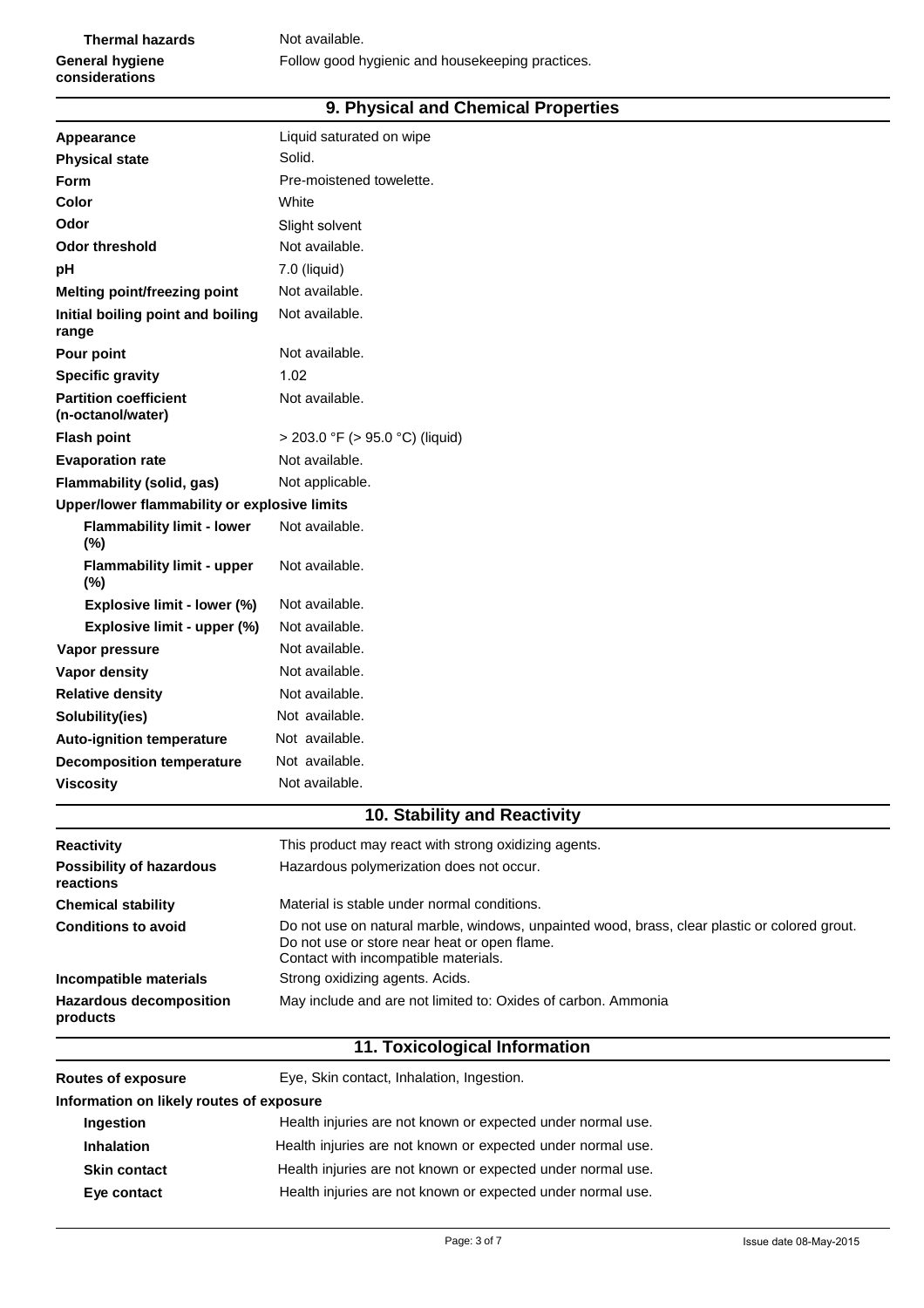| Symptoms related to the<br>physical, chemical and<br>toxicological characteristics | There are no hazards associated with this product in normal use.                                        |                     |
|------------------------------------------------------------------------------------|---------------------------------------------------------------------------------------------------------|---------------------|
| Information on toxicological effects                                               |                                                                                                         |                     |
| <b>Acute toxicity</b>                                                              |                                                                                                         |                     |
| <b>Components</b>                                                                  | <b>Species</b>                                                                                          | <b>Test Results</b> |
| Benzyl-C12-18-alkyldimethyl ammonium chlorides (CAS 68391-01-5)                    |                                                                                                         |                     |
| <b>Acute</b>                                                                       |                                                                                                         |                     |
| Dermal                                                                             |                                                                                                         |                     |
| LD50                                                                               | Rat                                                                                                     | 2000 mg/kg          |
|                                                                                    |                                                                                                         | 1420 mg/kg          |
| Inhalation                                                                         |                                                                                                         |                     |
| <b>LC50</b>                                                                        | Not available                                                                                           |                     |
| Oral                                                                               |                                                                                                         |                     |
| LD50                                                                               | Mouse                                                                                                   | 150 mg/kg           |
|                                                                                    | Rat                                                                                                     | 240 mg/kg           |
|                                                                                    | Quaternary ammonium compounds, C12-18-alkyl [(ethylphenyl) methyl] dimethyl, chlorides (CAS 68956-79-6) |                     |
| Acute                                                                              |                                                                                                         |                     |
| Dermal                                                                             |                                                                                                         |                     |
| LD <sub>50</sub>                                                                   | Not available                                                                                           |                     |
| Inhalation                                                                         |                                                                                                         |                     |
| <b>LC50</b>                                                                        | Not available                                                                                           |                     |
| Oral<br>LD <sub>50</sub>                                                           | Rat                                                                                                     |                     |
|                                                                                    |                                                                                                         | 250 mg/kg           |
| <b>Skin corrosion/irritation</b>                                                   | Non-irritating based on test data.                                                                      |                     |
| <b>Exposure minutes</b>                                                            | Not available.                                                                                          |                     |
| Erythema value                                                                     | Not available.                                                                                          |                     |
| Oedema value                                                                       | Not available.                                                                                          |                     |
| Serious eye damage/eye<br>irritation                                               | May be irritating to eyes.                                                                              |                     |
| <b>Corneal opacity value</b>                                                       | Not available.                                                                                          |                     |
| <b>Iris lesion value</b>                                                           | Not available.                                                                                          |                     |
| <b>Conjunctival reddening</b><br>value                                             | Not available.                                                                                          |                     |
| Conjunctival oedema value                                                          | Not available.                                                                                          |                     |
| <b>Recover days</b>                                                                | Not available.                                                                                          |                     |
| Respiratory or skin sensitization                                                  |                                                                                                         |                     |
| <b>Respiratory sensitization</b>                                                   | Not available.                                                                                          |                     |
| <b>Skin sensitization</b>                                                          | Not a skin sensitizer based on test data.                                                               |                     |
| Germ cell mutagenicity                                                             | The finished product is not expected to have chronic health effects.                                    |                     |
| <b>Mutagenicity</b>                                                                | The finished product is not expected to have chronic health effects.                                    |                     |
| Carcinogenicity                                                                    | This product is not considered to be a carcinogen by IARC, ACGIH, NTP, or OSHA.                         |                     |
| <b>Reproductive toxicity</b>                                                       | This product is not expected to cause reproductive or developmental effects.                            |                     |
| <b>Teratogenicity</b>                                                              | The finished product is not expected to have chronic health effects.                                    |                     |
| Specific target organ toxicity -<br>single exposure                                | Not classified.                                                                                         |                     |
| Specific target organ toxicity -<br>repeated exposure                              | Not classified.                                                                                         |                     |
| <b>Aspiration hazard</b>                                                           | Not classified.                                                                                         |                     |
| <b>Chronic effects</b>                                                             | Not classified.                                                                                         |                     |
| <b>Further information</b>                                                         | This product has no known adverse effect on human health.                                               |                     |
| <b>Name of Toxicologically</b><br><b>Synergistic Products</b>                      | Not available.                                                                                          |                     |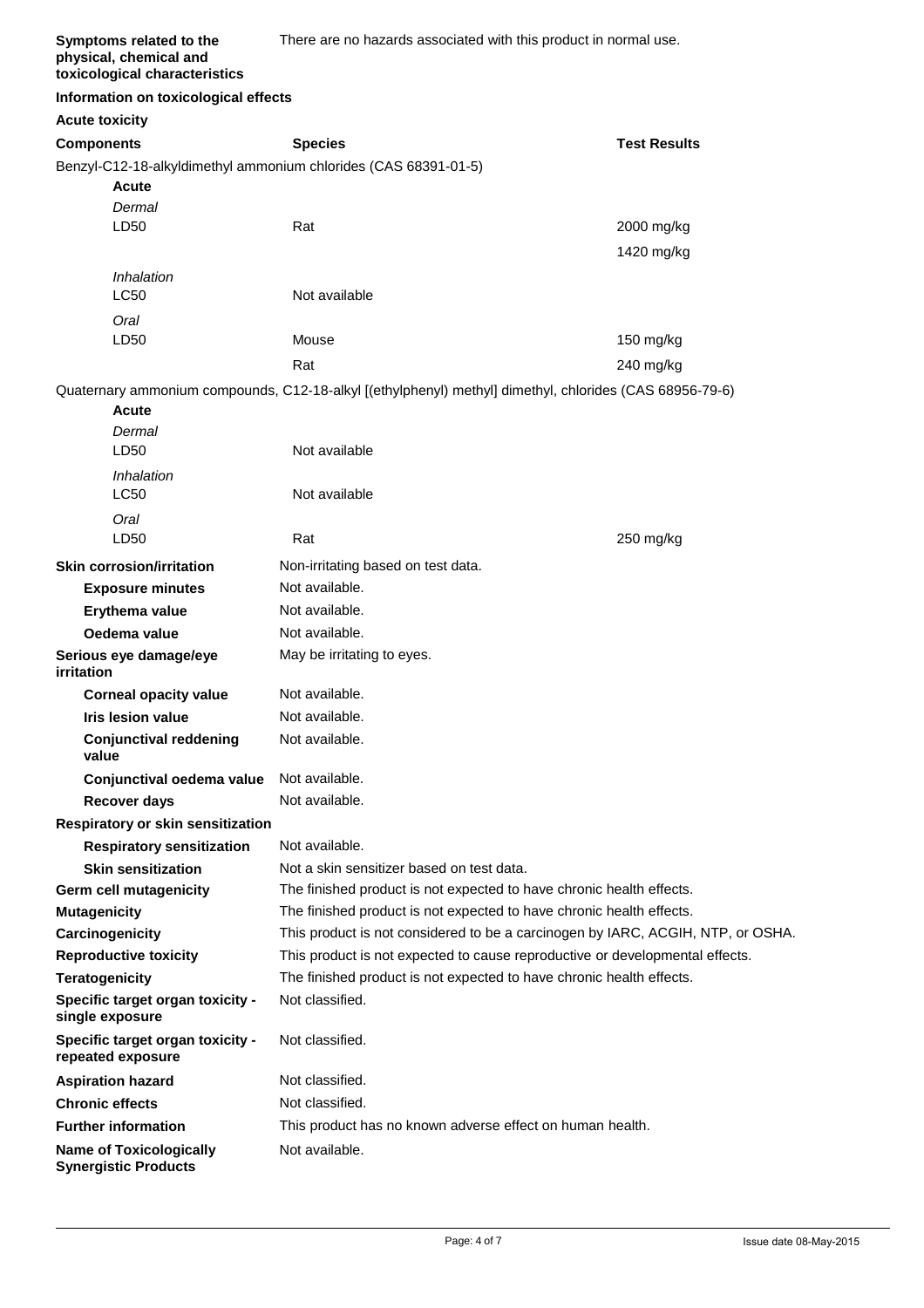| 12. Ecological Information               |                                                                                                                                                                                                                        |  |
|------------------------------------------|------------------------------------------------------------------------------------------------------------------------------------------------------------------------------------------------------------------------|--|
| <b>Ecotoxicity</b>                       | The product is not classified as environmentally hazardous. However, this does not exclude the<br>possibility that large or frequent spills can have a harmful or damaging effect on the environment.                  |  |
| Persistence and degradability            | No data is available on the degradability of this product.                                                                                                                                                             |  |
| <b>Bioaccumulative potential</b>         | No data available.                                                                                                                                                                                                     |  |
| <b>Mobility in soil</b>                  | No data available.                                                                                                                                                                                                     |  |
| <b>Mobility in general</b>               | Not available.                                                                                                                                                                                                         |  |
| Other adverse effects                    | No other adverse environmental effects (e.g. ozone depletion, photochemical ozone creation<br>potential, endocrine disruption, global warming potential) are expected from this component.                             |  |
|                                          | <b>13. Disposal Considerations</b>                                                                                                                                                                                     |  |
| <b>Disposal instructions</b>             | Dispose of contents/container in accordance with local/regional/national/international regulations.                                                                                                                    |  |
|                                          | Follow container label directions carefully. Do not reuse towelette. Dispose of used towelette in<br>trash. Do not flush in toilet.                                                                                    |  |
| Local disposal regulations               | Dispose in accordance with all applicable regulations.                                                                                                                                                                 |  |
| Hazardous waste code                     | Assign as required.                                                                                                                                                                                                    |  |
| Waste from residues / unused<br>products | Empty containers or liners may retain some product residues. This material and its container must<br>be disposed of in a safe manner (see: Disposal instructions). Dispose of in accordance with local<br>regulations. |  |
| <b>Contaminated packaging</b>            | Since emptied containers may retain product residue, follow label warnings even after container is<br>emptied.                                                                                                         |  |
| 11 Trananart Information                 |                                                                                                                                                                                                                        |  |

#### **14. Transport Information**

## **U.S. Department of Transportation (DOT)**

Not regulated as dangerous goods.

## **15. Regulatory Information**

| US federal regulations                                                  | This product is NOT known to be a "Hazardous Chemical" as defined by the OSHA Hazard<br>Communication Standard, 29 CFR 1910.1200.                                                                                                                                                                                                                                                                                                                                                                                                                       |
|-------------------------------------------------------------------------|---------------------------------------------------------------------------------------------------------------------------------------------------------------------------------------------------------------------------------------------------------------------------------------------------------------------------------------------------------------------------------------------------------------------------------------------------------------------------------------------------------------------------------------------------------|
|                                                                         | This chemical is a pesticide product registered by the United States Environmental Protection<br>Agency and is subject to certain labeling requirements under federal pesticide law. These<br>requirements differ from the classification criteria and hazard information required for safety data<br>sheets (SDS), and for workplace labels of non-pesticide chemicals. The hazard information<br>required on the pesticide label is reproduced below. The pesticide label also includes other<br>important information, including directions for use. |
|                                                                         | <b>PRECAUTIONARY STATEMENTS:</b><br>Hazards to humans and Domestic animals.<br>CAUTION: Causes moderate eye irritation. Avoid contact with eyes and clothing. Wash hands<br>thoroughly with soap and water after handling and before eating and drinking, chewing gum, using<br>tobacco or using toilet.                                                                                                                                                                                                                                                |
|                                                                         | EPA Reg. # 9480-5                                                                                                                                                                                                                                                                                                                                                                                                                                                                                                                                       |
|                                                                         | TSCA Section 12(b) Export Notification (40 CFR 707, Subpt. D)                                                                                                                                                                                                                                                                                                                                                                                                                                                                                           |
| Not regulated.<br><b>CERCLA Hazardous Substance List (40 CFR 302.4)</b> |                                                                                                                                                                                                                                                                                                                                                                                                                                                                                                                                                         |
| Not listed.                                                             |                                                                                                                                                                                                                                                                                                                                                                                                                                                                                                                                                         |
|                                                                         | Clean Air Act (CAA) Section 112(r) Accidental Release Prevention (40 CFR 68.130)                                                                                                                                                                                                                                                                                                                                                                                                                                                                        |
| Not regulated.                                                          |                                                                                                                                                                                                                                                                                                                                                                                                                                                                                                                                                         |
|                                                                         | Clean Air Act (CAA) Section 112 Hazardous Air Pollutants (HAPs) List                                                                                                                                                                                                                                                                                                                                                                                                                                                                                    |
| Not regulated.                                                          |                                                                                                                                                                                                                                                                                                                                                                                                                                                                                                                                                         |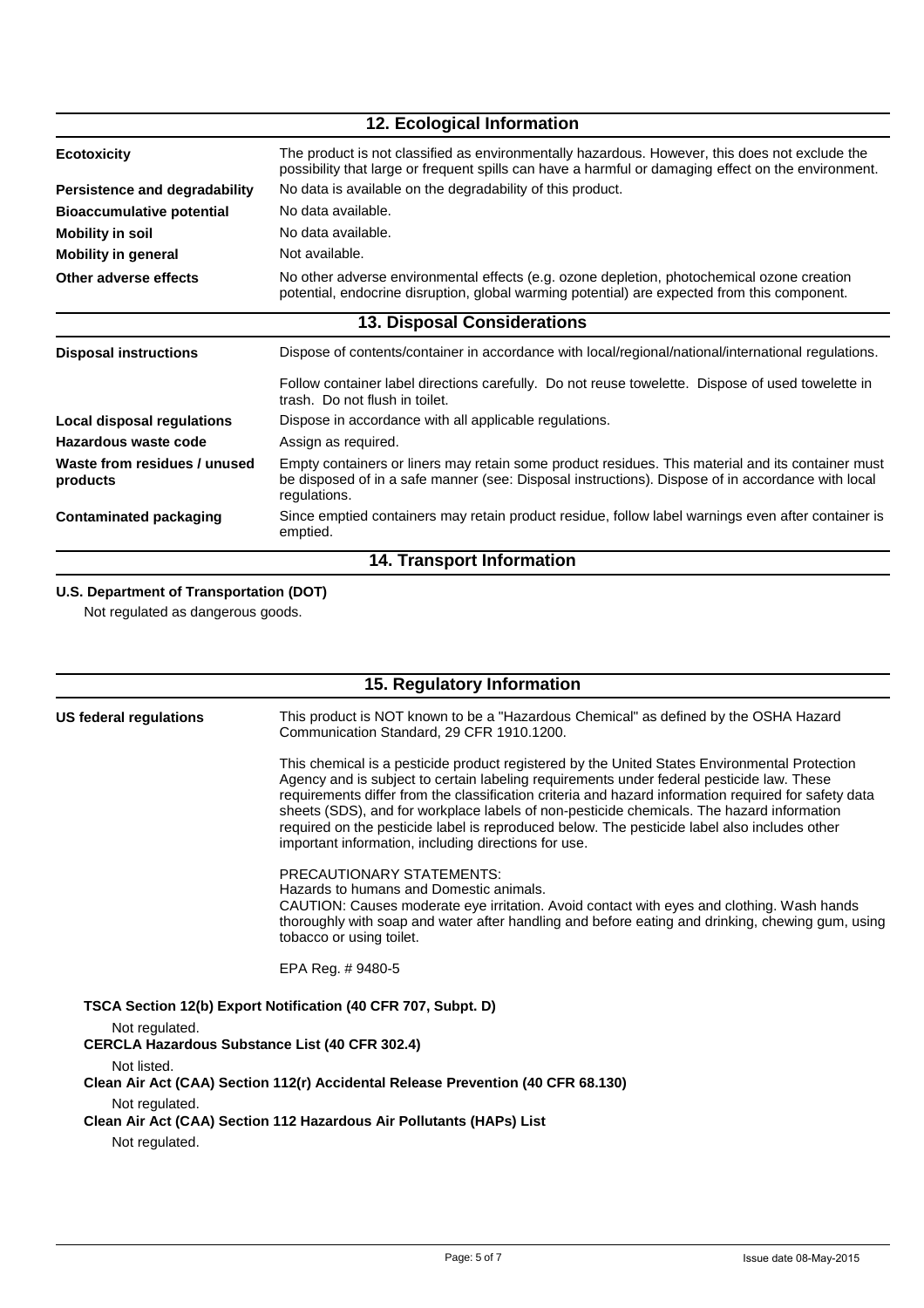| Superfund Amendments and Reauthorization Act of 1986 (SARA) |  |  |
|-------------------------------------------------------------|--|--|
|-------------------------------------------------------------|--|--|

| <b>Hazard categories</b>                                     | Immediate Hazard - No<br>Delayed Hazard - No<br>Fire Hazard - No<br>Pressure Hazard - No<br>Reactivity Hazard - No |                                                                                                         |                        |
|--------------------------------------------------------------|--------------------------------------------------------------------------------------------------------------------|---------------------------------------------------------------------------------------------------------|------------------------|
| <b>SARA 302 Extremely</b><br>hazardous substance             | <b>No</b>                                                                                                          |                                                                                                         |                        |
| SARA 311/312 Hazardous<br>chemical                           | <b>No</b>                                                                                                          |                                                                                                         |                        |
| SARA 313 (TRI reporting)<br>Not regulated.                   |                                                                                                                    |                                                                                                         |                        |
| Other federal regulations                                    |                                                                                                                    |                                                                                                         |                        |
| <b>Safe Drinking Water Act</b><br>(SDWA)                     | Not regulated.                                                                                                     |                                                                                                         |                        |
| <b>Food and Drug</b><br><b>Administration (FDA)</b>          | Not regulated.                                                                                                     |                                                                                                         |                        |
| <b>US state regulations</b>                                  |                                                                                                                    | This product is not subject to warning labeling under the California Proposition 65 regulation.         |                        |
| Not listed.                                                  | US - Texas Effects Screening Levels: Listed substance<br>Benzyl-C12-18-alkyldimethyl ammonium chlorides            | US - California Proposition 65 - Carcinogens & Reproductive Toxicity (CRT): Listed substance<br>Listed. |                        |
| $(CAS 68391-01-5)$<br>US. Massachusetts RTK - Substance List |                                                                                                                    |                                                                                                         |                        |
| Not regulated.                                               | US. Pennsylvania RTK - Hazardous Substances                                                                        |                                                                                                         |                        |
| Not regulated.<br><b>US. Rhode Island RTK</b>                |                                                                                                                    |                                                                                                         |                        |
| Not regulated.                                               |                                                                                                                    |                                                                                                         |                        |
| <b>Inventory status</b>                                      |                                                                                                                    |                                                                                                         |                        |
| Country(s) or region                                         | <b>Inventory name</b>                                                                                              |                                                                                                         | On inventory (yes/no)* |
| United States & Puerto Rico                                  | Toxic Substances Control Act (TSCA) Inventory                                                                      |                                                                                                         | Yes                    |

\*A "Yes" indicates that all components of this product comply with the inventory requirements administered by the governing country(s)

| 16. Other Information                              |                  |                                                                                                                                                                                                                                                                                                                                                                                                                                                                                                                                                                                                                                                                                                                                                                                                                                          |
|----------------------------------------------------|------------------|------------------------------------------------------------------------------------------------------------------------------------------------------------------------------------------------------------------------------------------------------------------------------------------------------------------------------------------------------------------------------------------------------------------------------------------------------------------------------------------------------------------------------------------------------------------------------------------------------------------------------------------------------------------------------------------------------------------------------------------------------------------------------------------------------------------------------------------|
| <b>LEGEND</b>                                      |                  | <b>HEALTH</b>                                                                                                                                                                                                                                                                                                                                                                                                                                                                                                                                                                                                                                                                                                                                                                                                                            |
| Severe<br>Serious<br>Moderate<br>Slight<br>Minimal | 4<br>3<br>2<br>0 | <b>FLAMMABILITY</b><br>$\bf{0}$<br>и<br><b>PHYSICAL HAZARD</b><br><b>PERSONAL</b><br>$\mathbf{x}$<br><b>PROTECTION</b>                                                                                                                                                                                                                                                                                                                                                                                                                                                                                                                                                                                                                                                                                                                   |
| <b>Disclaimer</b>                                  |                  | The information in the sheet was written based on the best knowledge and experience currently<br>available. Information contained herein was obtained from sources considered technically accurate<br>and reliable. While every effort has been made to ensure full disclosure of product hazards, in<br>some cases data is not available and is so stated. Since conditions of actual product use are<br>beyond control of the supplier, it is assumed that users of this material have been fully trained<br>according to the requirements of all applicable legislation and regulatory instruments. No warranty,<br>expressed or implied, is made and supplier will not be liable for any losses, injuries or<br>consequential damages which may result from the use of or reliance on any information contained<br>in this document. |
| <b>Issue date</b>                                  |                  | 08-May-2015                                                                                                                                                                                                                                                                                                                                                                                                                                                                                                                                                                                                                                                                                                                                                                                                                              |
| <b>Effective date</b>                              |                  | 08-May-2015                                                                                                                                                                                                                                                                                                                                                                                                                                                                                                                                                                                                                                                                                                                                                                                                                              |
| <b>Expiry date</b>                                 |                  | 08-May-2018                                                                                                                                                                                                                                                                                                                                                                                                                                                                                                                                                                                                                                                                                                                                                                                                                              |

Further information **For any questions surrounding this SDS**, please contact the supplier/manufacturer listed on the first page of the document.

> Revision 0. Based on bulk liquid 4OU16501.